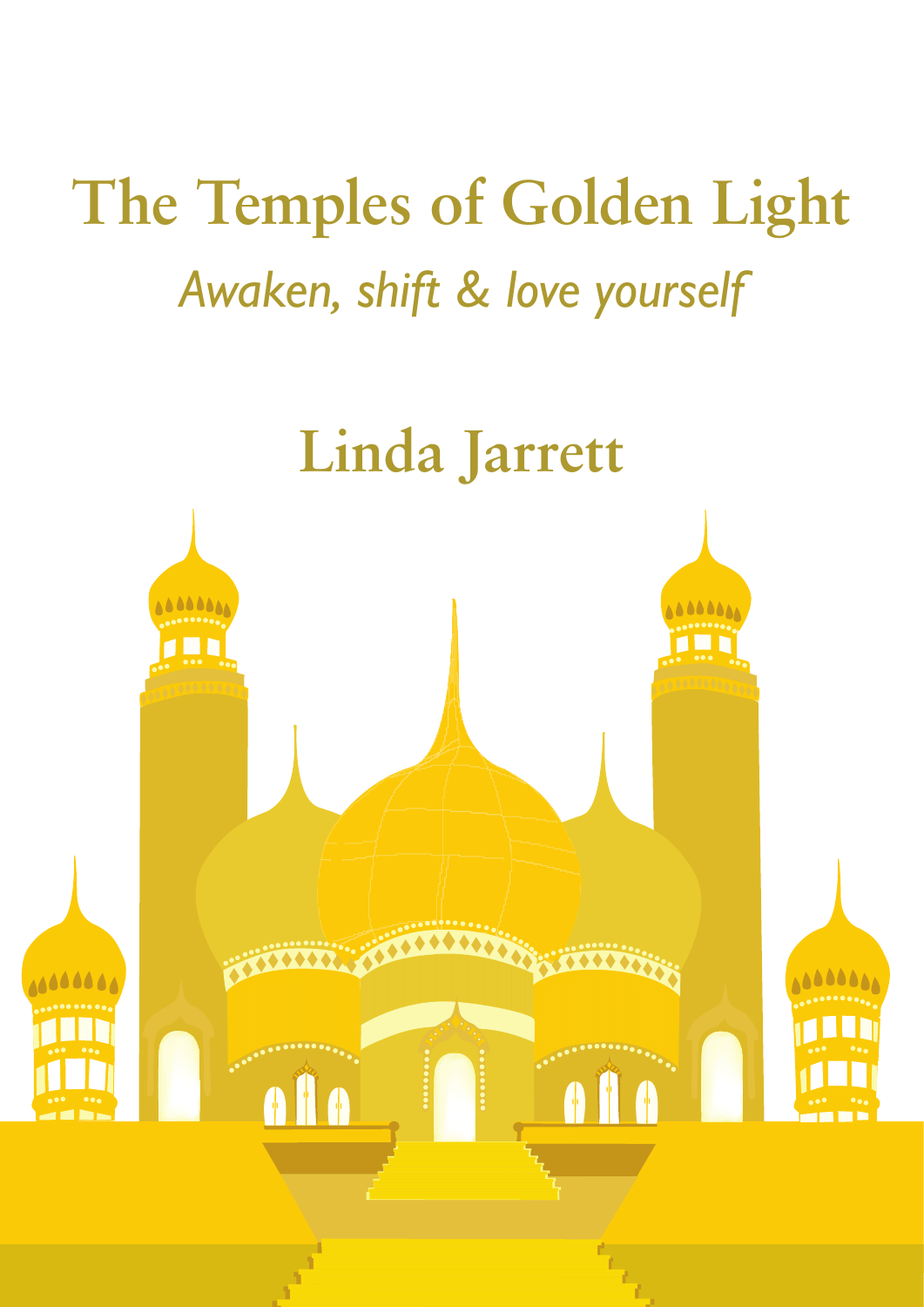

**The Temples of Golden Light are a gift from Source, to re-balance planet earth with Goddess energy, raising the vibration through ascension. As etheric temples each temple may be visited during meditation, contemplation or one's sleep state for healing, relaxation, upliftment, inspiration, cellular renewal, also for the release of any energy blocks stopping you from moving forward. The Temples will give you guidance and protection, they are filled with much love and total light. The Temples of Golden Light are sacred goddess temples of golden light. Three Goddesses over-light the temples, Lady Nada, twin flame of Jesus Christ, Goddess Jacinta she works with the Rainforests and Nature on planet Earth, and Goddess Lathinda who comes from another universe called the Universe of Golden Light. Surrounded by the Rainbow Angels who are able to heal all of your chakras at the same time, under the guidance of 2 New Archangels called Archangel Metaziel and his twin flame Archangel Honoriel.**

**The 212 Temples of Golden Light align to all of the pure energies within this wonderful Universe, and the Gods/Goddesses of Love and Light of Source. The Temples of Golden Light are surrounded by Four Universal Global Golden Seraphim Angels of the Highest Order representing north, south, east and west of our beautiful planet. Being a gift from source the temples may bring about Miracles. The aim of the Temples of Golden Light being to heal Humanity and Mother Earth herself bringing Peace and Harmony to a New Earth.**

**Linda Jarrett is an Author, Writer, Spiritual Teacher Mentor, Healer, Meditation Teacher, Light Language Activator and Clairvoyant. She is honoured to be the Ambassador for the 212 Temples of Golden Light. She has channeled this work to be able to help people to heal themselves. You can create a new positive, harmonious life by linking with the Temples of Golden Light this will bring about balance and peace. For more information on Linda's work please visit: www.templesofgoldenlight.com**

**If you wish free distant healing please contact me via my email:hello@templesofgoldenlight.com**

**I have recorded 6 Meditation CDs/Downloads, Temple of Golden Light Meditations, Temples of Golden Light Meditations 11, Temples of Golden Light Meditations 111, Rainbow Angel Meditations, Unicorn Meditations, and Garden of Relaxation Meditations available on my website: www.templesofgoldenlight.com**

**Affirmations Creams for Well Being available in 18 different Affirmation Creams: Balance, Believe, Abundance ,Clarity, Unblock/Release, Tranquility, Earth Star, Enlightenment, Self-Confidence, Love, Harmony, Heart, Manifest, Empower, Joy, Forgive, Magical, Inner Peace.** 

**Each cream aligns to a different Temple of Golden Light bringing forward a powerful affirmation of your choice. You simply apply the cream to your wrists and say the affirmation at the same time twice daily. You will be amazed at how powerful the Affirmation Creams are, you can choose whichever well-being cream you wish to order visit: www.templesofgoldenlight.com**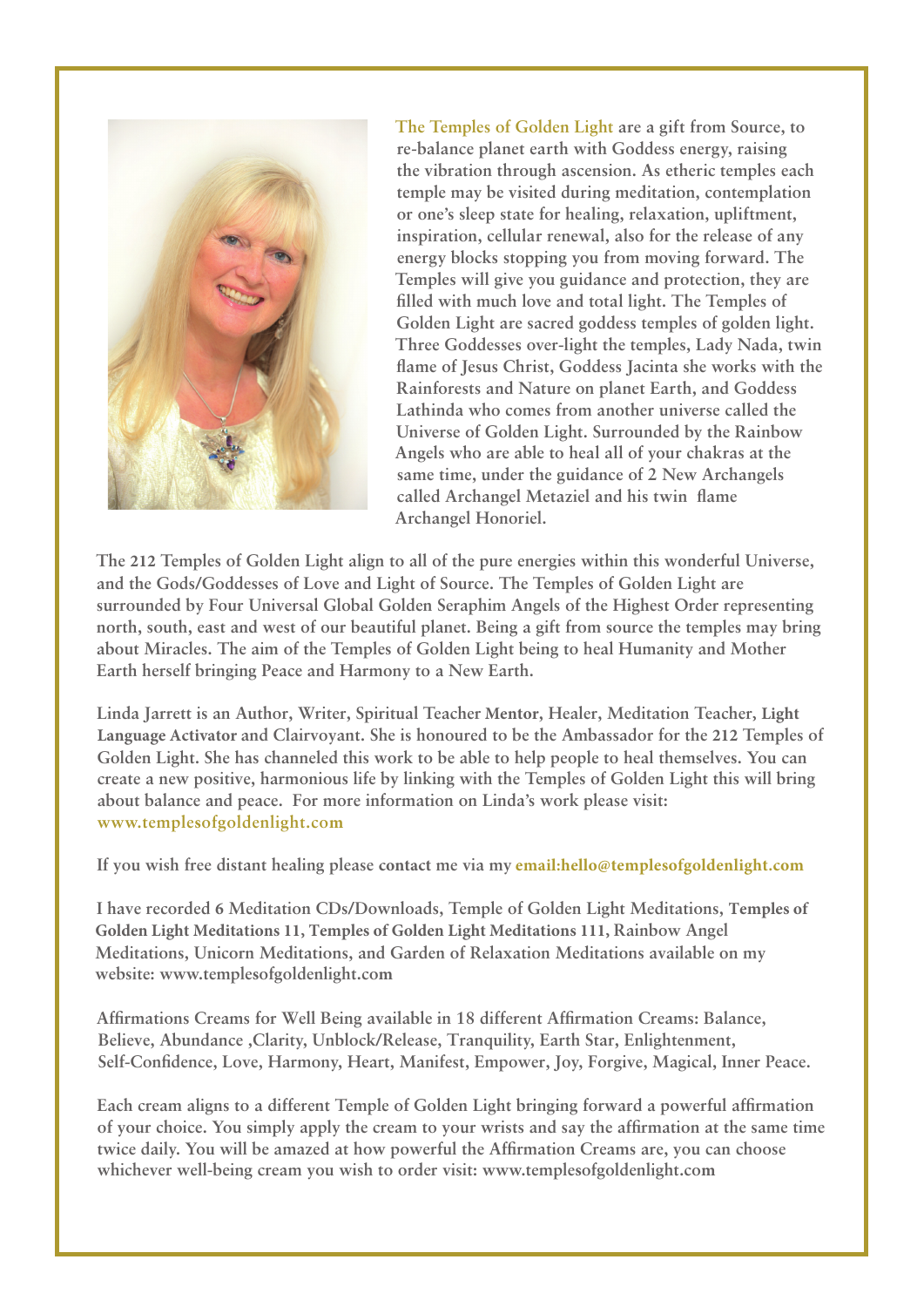# Temples of Golden Light: Awaken, Shift and Love Yourself By Linda Jarrett

Copyright Linda Jarrett 2016

The right of Linda Jarrett to be identified as the author of this work has been asserted by her in accordance with the Copyright, Designs and Patents Act 1998.

All rights reserved.

The contents of this book may not be reproduced in any form, except for short extracts for quotation or review, without the written permission of the publisher.

Cover design by Alice Readman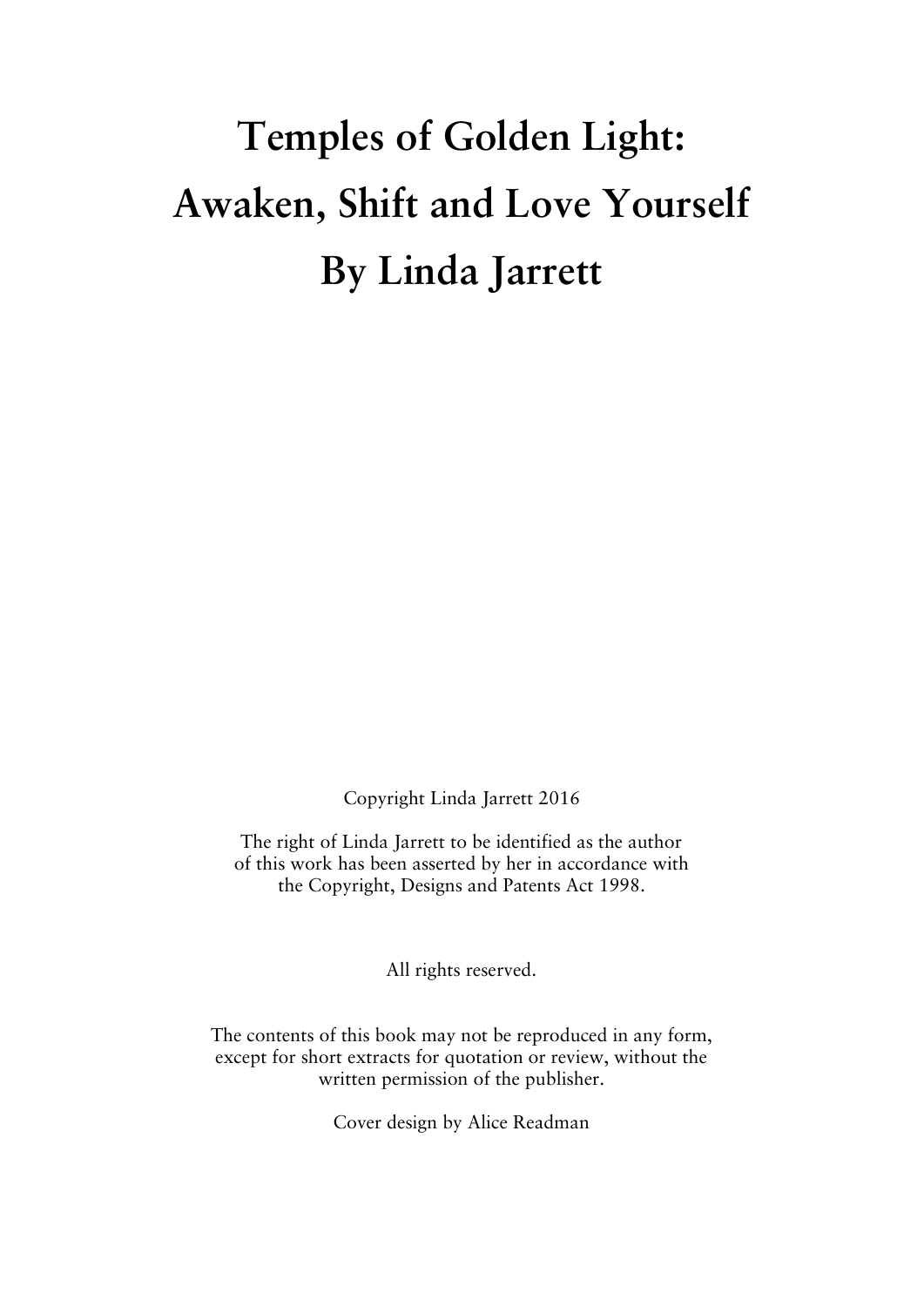### **CONTENTS**

Acknowledgements

### Foreword

Introduction

| Chapter 1  | What are the Temples of Golden Light                                                |
|------------|-------------------------------------------------------------------------------------|
| Chapter 2  | The Main Temples of Golden Light                                                    |
| Chapter 3  | Europe Temples of Golden Light                                                      |
| Chapter 4  | Americas Temples of Golden Light                                                    |
| Chapter 5  | Australasia and Oceanic Temples of Golden Light                                     |
| Chapter 6  | Asia Temples of Golden Light                                                        |
| Chapter 7  | Rest of the World Temples of Golden Light                                           |
| Chapter 8  | Heart, Emotional and Physical Healing                                               |
| Chapter 9  | Children and Animal Healing Temples of Golden Light                                 |
| Chapter 10 | <b>Meditation and Relaxation</b>                                                    |
| Chapter 11 | Meditations to connect with the Main Temples and an<br><b>Animal Healing Temple</b> |

Listing of 212 Temples of Golden Light

Other ways to connect to the Temples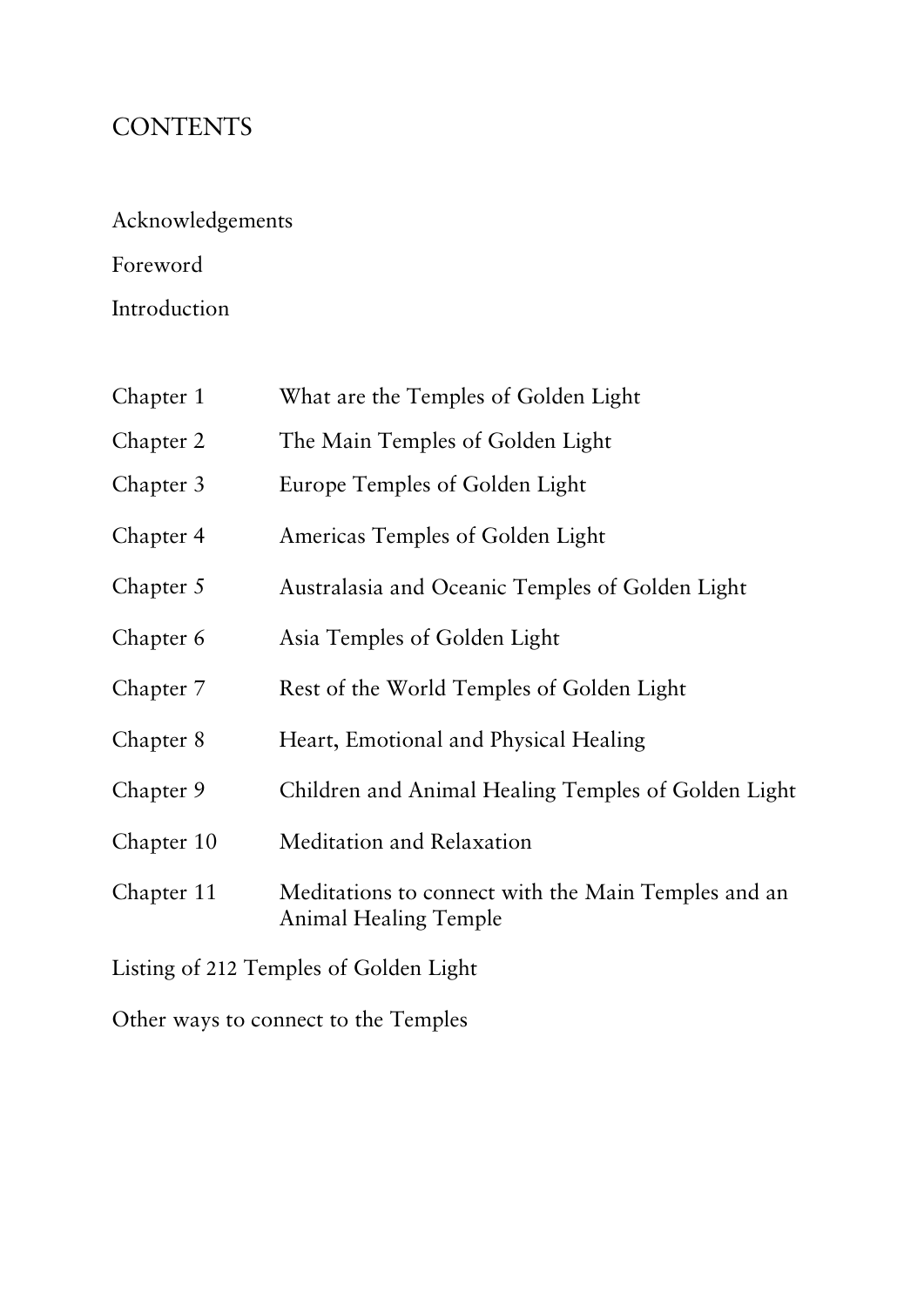#### ACKNOWLEDGEMENTS

I would like to thank my family and friends for their love, encouragement and understanding in writing this book.

Special thanks to Christopher Jarrett, Alice Readman, Shirlie Roden, Sarah Tosey, Jooles Griffiths, Jonathan Moore, Gabriella Powell, Natasha Aitchison, Christina Hunt, Heidi Taylor, Tamara Aylott and Steve Ahnael Nobel.

#### FOREWORD

When Linda asked me to write the theme music for her Temples of Golden Light CDs and downloads, I knew it was really important for me to personally experience this incredible energy in order to connect with and ground its musical resonance. So I attended some of her workshops and easily followed her beautiful guided meditations as she linked the whole group to this profound and strong vibration.

With each breath, I could feel myself ascending into the higher planes of light and healing. As we connected through Linda's clear and loving guidance with different power points on the earth, I experienced the etheric temples above as vast vibrating structures, sometimes filled with rainbow colour and crystal energy, other times simply pure golden light which seemed to bathe the cells of my body. I was filled with tranquility, with an inner peace, but a strength and wisdom too, and on occasions was able to completely let go, as though I was lying in a beautiful healing space where I was held, loved and cherished. Indeed, I was being held and loved, infused with healing rays of light. Occasionally I would intuit an angelic guide or guides working with me and I always returned from my temple visit calmer and retuned. There was a feeling of absolute security, an inner knowing that all was well and as it should be and often also a feeling of joy which I particularly felt with the Stonehenge Temple as I intuitively gazed down from my meditation in the temple above and perceived the extraordinary power vibrating the henge below.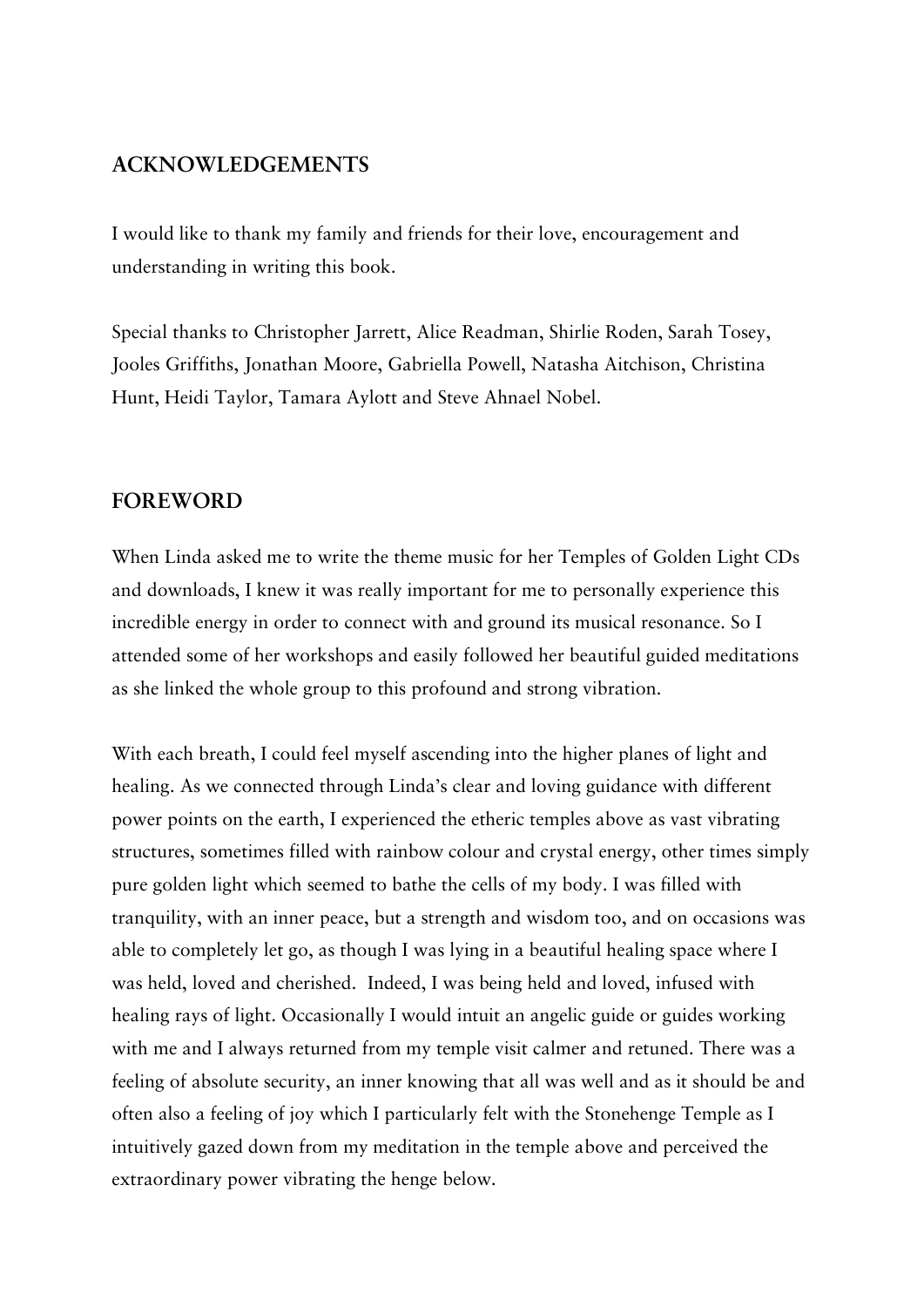The Temples of Golden Light are a truly great gift and I would personally like to thank Linda for bringing them into all our spiritual awareness. It is a reflection of her great personal gifts that she is able to do this in the tranquil and gracious way she does everything. Because the temples surround the earth, they can be accessed and used by anyone, anywhere, anytime. So, as you read this book, simply follow your own intuition, link with your favourite temple, and drink in the essence, as I strongly believe that the more we can connect with and utilise this energy, the higher we will be able to raise the vibration on our planet.

As Linda always says – Love and Golden Light to you all. You will certainly experience it as you read and work with this beautiful book.

By Shirlie Roden - singer, songwriter, sound healer.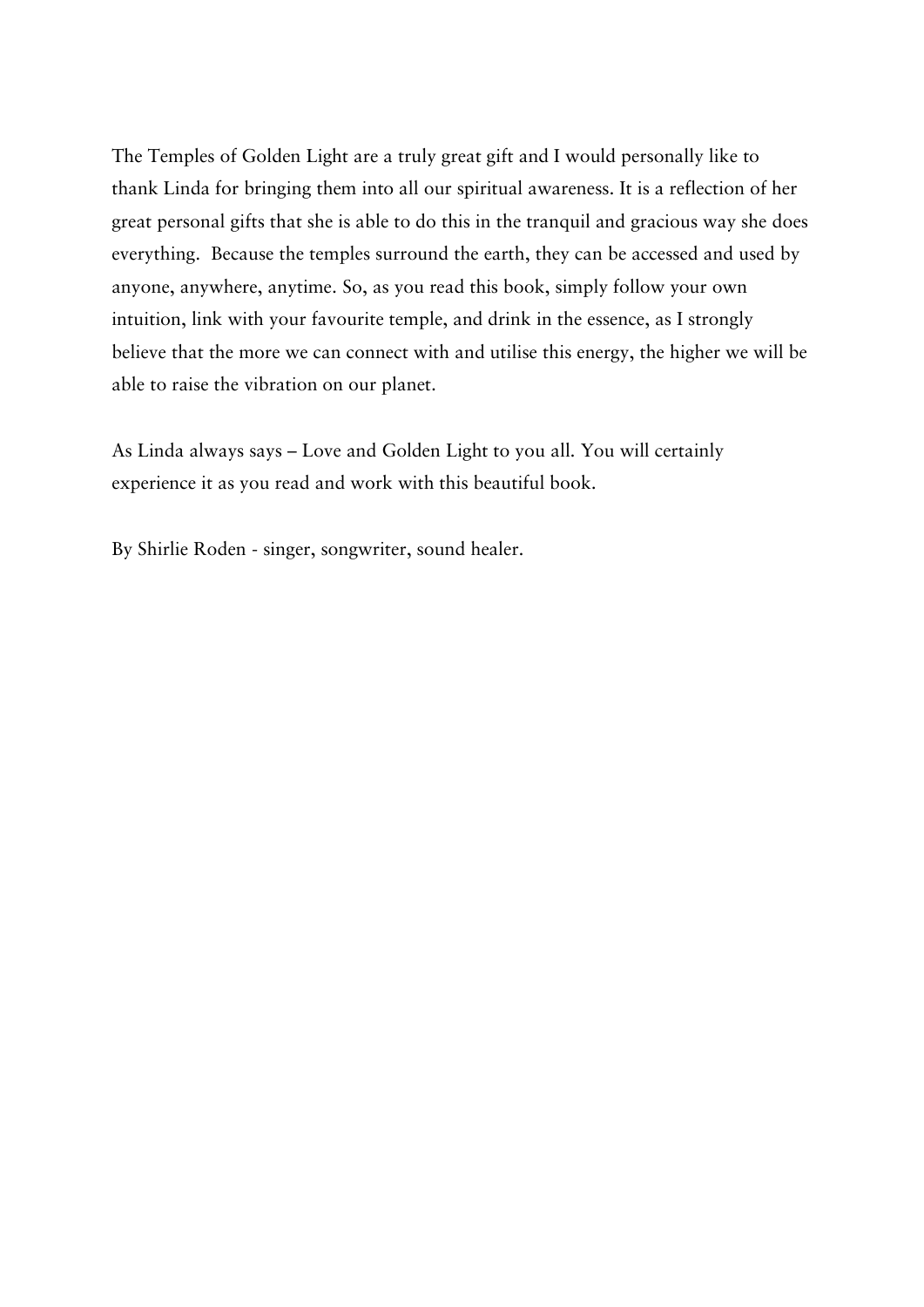#### INTRODUCTION

My spiritual journey began when I was only 24 years old. At this age I started to be clairvoyant, due to the consequence of a personal loss which was the catalyst for great change in my life. I lost my second child, a baby called Melanie who died at the age of eight months. Soon after, doors opened for me to connect with the many angels, Earth guides, celestial beings and Ascended Masters that are around us all providing constant and loving support. As I went about my daily life, working in a number of commercial roles and bringing up a young family, I managed to find time to explore and understand this gift of clairvoyance. I started training in healing and meditation and it was not long before I had trained as a Reiki Master, Karuna Reiki Master, angel healer therapist and a meditation teacher. I attended courses on personal development, awakening and enlightenment. As my practice evolved as a healer, I became aware of the Rainbow Angels. These are angels that specialise in healing with the vibration of colour and they offer great gifts of balance, relaxation and inspiration. It was through this practice that I became aware of the powerful presence of the many Temples of Golden Light placed around the world for our spiritual benefit. I felt very drawn to the beauty and power of the temples.

In 2011 I began channeling the Temples of Golden Light and it took me three to four months to identify the etheric blueprint for the first temple. It was a new process for me and I received guidance between my periods of meditation on how to refine the work I was doing. I was told that I would be the ambassador for the temples, which is when I realised that the task I'd been given was huge, but I accepted the challenge and slowly came to know where all the temples were placed around the globe. I felt blessed to be channeling all the necessary information to be able to help to spread the golden light around the world for everyone to benefit. It took me two years sitting quietly on my own to channel all 212 temples.

I then decided, in order for my work to be considered more authentic, to ask four of my regular ladies who came to my meditation groups and workshops to sit with me every week for six months while I again channeled the different temples. Over this period of time they told me what they experienced, felt, sensed, knew or saw in their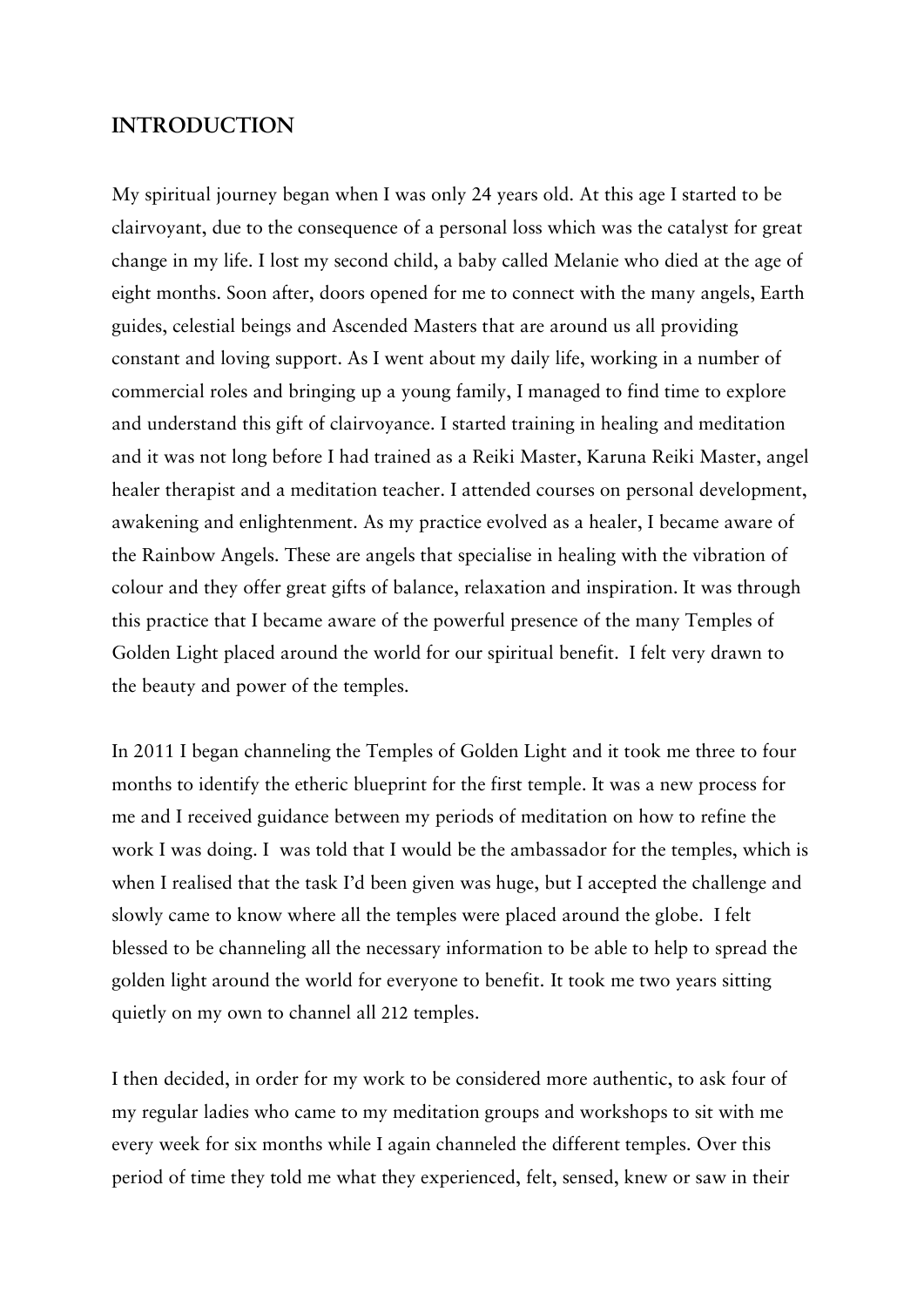mind's eye. Very often, they felt the same energy and had similar experiences as I had, which helped to verify my own channeling. I made notes from these sessions and began to write this book slowly, chapter by chapter and each temple took me on a magical journey. I connected with all of the pure energies on our planet: Native American Indians, Aboriginal, Maori, Mayan, Inca and Aztec energies, as well as connecting to many star systems, other planets, angels, archangels, celestial beings and pure white formless beings of light, all of which, with planet Earth, are helping us to raise our vibration.

So the 212 Goddess Temples of Golden Light were born. Many people in meditation groups and workshops have visited the temples over the last few years and it is amazing how many remarkable consistencies I have witnessed in how the temples are experienced. I am in awe of them all, as nothing else is comparable to their love, peace, happiness, grace and healing power. They have all been activated to light up our world, and now is the time for the temples to be doing their work.

I usually connect through meditation to a temple to activate its energy – I do not often need to visit a city to activate the temple. Yet sometimes I find myself travelling to a city where there is a temple and I realise that my job is to clear the energy beneath the temple. Sometimes I am aware that temples are activated as I arrive. Certainly, I love the way the light then starts to clear the city or area near the temple. Sometimes it then rains, which means that the energy in the etheric above is clearing. Other times, the reaction has been more dramatic.

In travelling to a wide range of countries where the temples are situated, I have had some very interesting experiences that you will read about later in the book. When I visited Palermo in Sicily, I discovered that I had been guided to visit the city as the temple could not shine its light because of old mafia negative energy. All the other temples helped to clear beneath Palermo Temple of its heavy energy and it took three days to clear. . On the fourth day the city was cleansed by water; it rained solidly for three hours and flooded the city as if there had been a monsoon. The water rose to three feet in some areas and cars came to a halt. The light now shines upon Palermo brightly.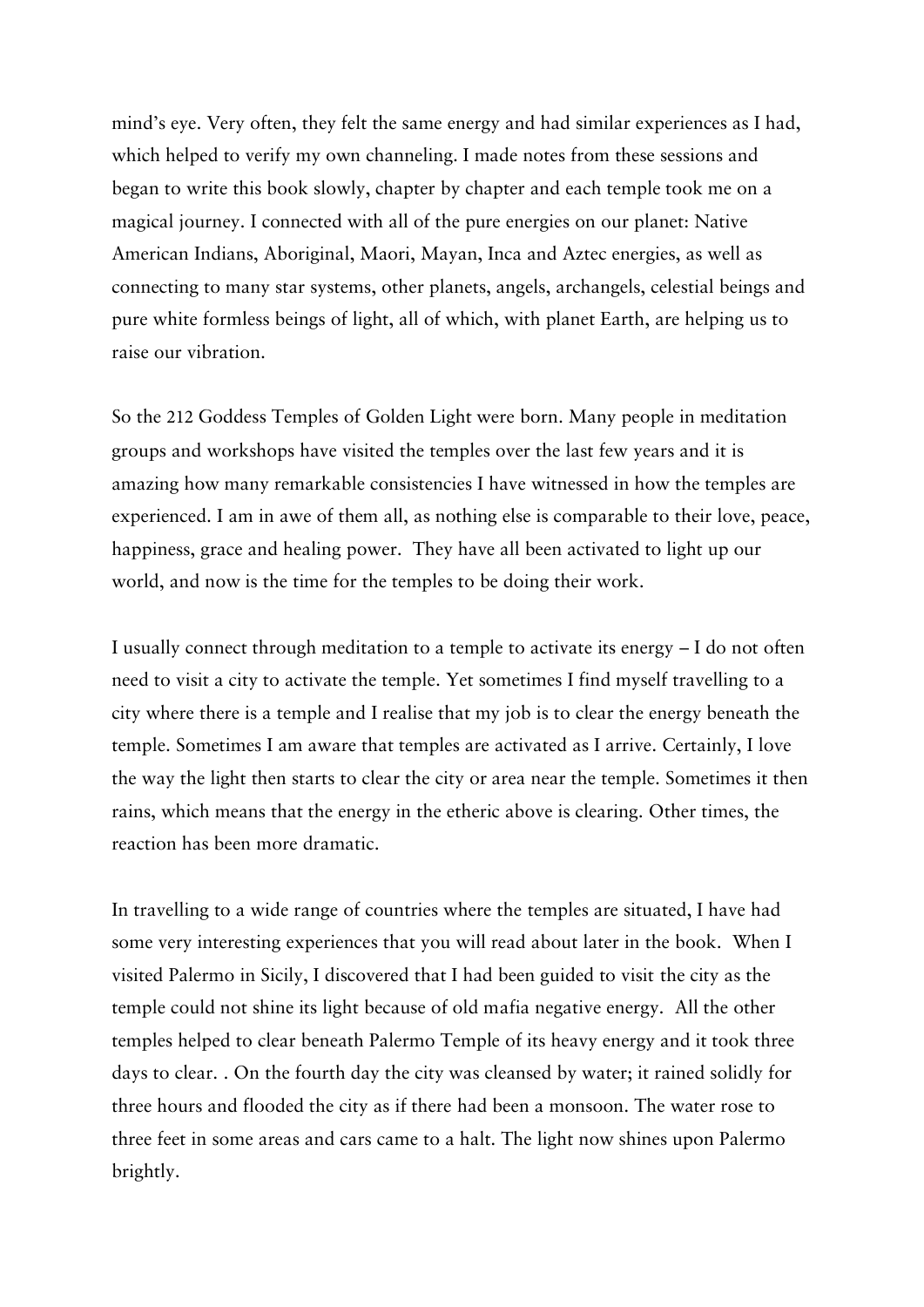I have chosen to write this book to help you with your ascension process. The more earth-like Temples of Golden Light operate from the fifth dimension and those with higher energy are in the seventh dimension, so by connecting with them, you will raise your vibration, which will help your spiritual growth. The temples are places of great healing and harmony and each has unique individual attributes, which will enable you to embrace and nurture your inherent spiritual abilities. I hope that by connecting with the temples you will find inner peace, contentment, grace and healing.

I am so thankful for my journey with its twists and turns, highs and lows…all the lessons, guidance, and experiences have brought me to a place in my life where I can truly appreciate all that has happened with the deepest of gratitude and a joyful heart. I offer you this book so that you may also come to know the beauty and healing power of these amazing etheric temples scattered around the planet.

Love and Golden Light, Linda Jarrett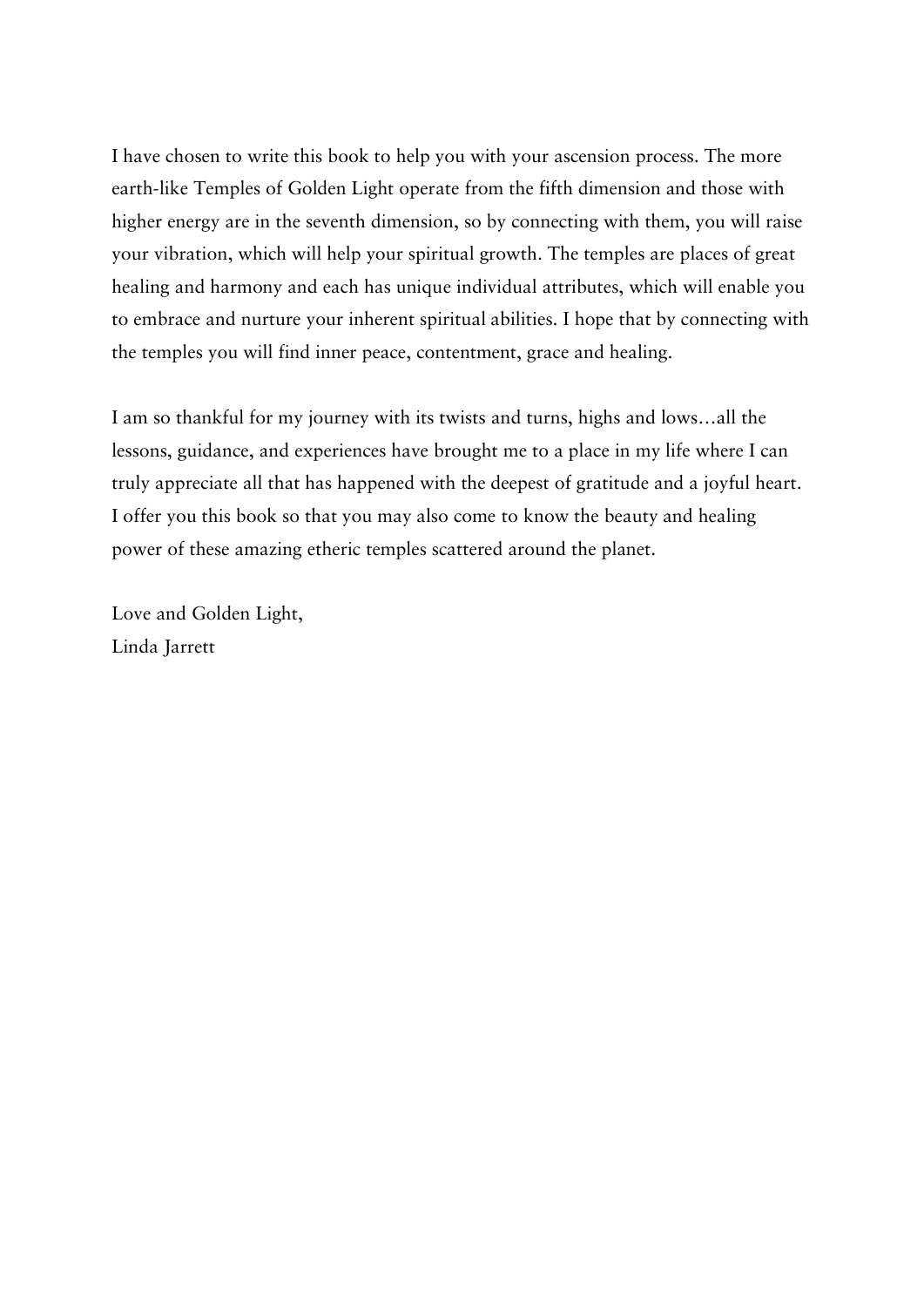#### CHAPTER 1: WHAT ARE THE TEMPLES OF GOLDEN LIGHT

The temples form a powerful healing grid of golden light, healing the cities and areas of Earth below. The Oceanic Temples heal the area of the particular ocean where the temple is situated. The Temples of Golden Light have been placed in the etheric over ley lines or sacred sites so that the energies are then stronger and more intensified. This makes the temples more powerful when it comes to clearing negative energies. The temples are for personal healing and spiritual growth. You will receive healing on all levels - emotional, mental, physical and spiritual. The temples are at least fifth dimensional in energy, so enable people to raise their vibrations to help them move towards the fifth dimension and beyond. You will experience a magical transformation when you connect to the Temples of Golden Light, energetically, emotionally and spiritually. You will be able to embrace changes around you and shift energetically into a different place, realising this change is for your higher good.

They can and will facilitate miracles on a personal level. They work for the highest good of humanity and will teach you how to work with Mother Earth and not against her and how to help heal Mother Earth. They will show you how to live in harmony with humanity, animals and sea creatures – they are capable of bringing about world peace. We are really creating a new world of love, peace, joy, happiness and heavenly order. One day angels may even be seen holding our hands as the vibration will be so light and will have lifted so much. Certainly, that will be a wonderful sight to see. They will help humanity to overcome many fears of living. They will help heal people of many issues that they have held on to for far too long. Emotional issues, mental issues and physical disharmonies will all be healed. When people let go of disharmonies, they raise their vibration towards enlightenment.

One of the aims of the temples is to create unity all around the world. The grid they form provides a conduit of healing energy to help to raise the vibration of humanity and Mother Earth, healing all in their pathway and those that connect with the temples by meditation, contemplation and by thought intention.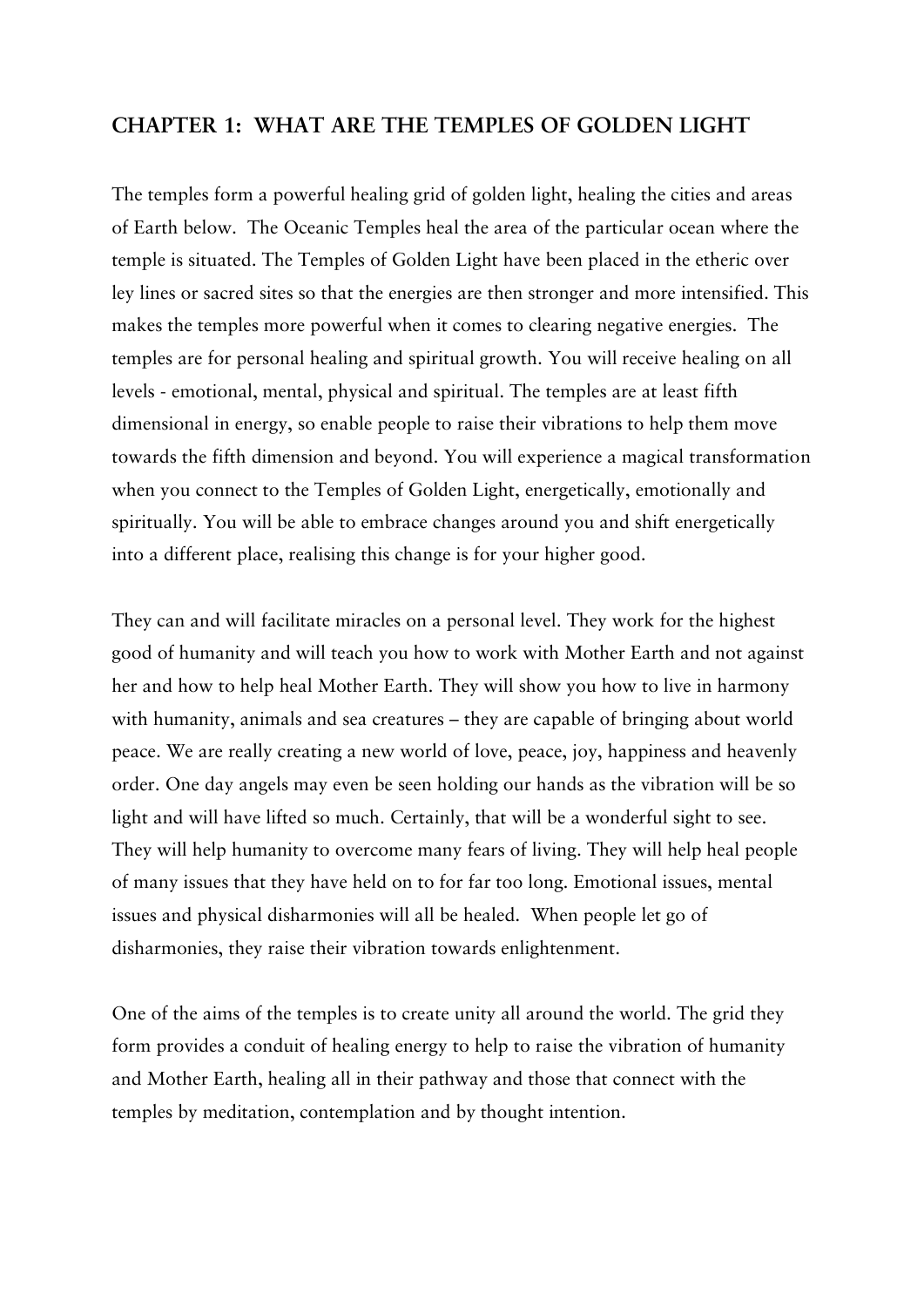All the Temples of Golden Light are filled with Goddess energy of purity, beauty, compassion, and understanding. They contain statues, flowers, furniture, mirrors, gardens and everything imaginable to make your visit comfortable and worthwhile. In some temples there is a deafening silence and time stands still. Everything flows in an orderly fashion in these temples, gently pulsating. The temples have individual qualities, such as for enlightenment, healing, peace and prayer. They are places of pure peace, serenity, contentment, joy, well-being and happiness. In most temples, there are rooms for meditation and contemplation and healing sanctuaries with musical sound healing chambers. Some have schools and colleges for teaching and learning such as Schools of Enlightenment, study groups, therapy groups, counselling and new technology groups, and classes on how to raise your vibration to meet the energy of the new Golden Age. There is a temple for everyone, even you.

The sizes of the temples vary considerably; for example, the smallest is the size of St. Paul's cathedral in London, whereas the largest covers most of the city of Istanbul in Turkey. Typically, they have a roof with a large, rounded, dome or several such domes. Usually these are golden and sometimes show different colours. Some temples have many levels, where it is possible to reach higher dimensions, to source level.

The Temples of Golden Light incorporate energy from the area in which they are situated, which means that there can be similarities in the characteristics of the temples across different regions of the world. For example, those in the USA often have Native American Indian energy and in the Asian Himalayan temples, the energy is particularly peaceful, which is in keeping with such a spiritual part of the world. In Europe, they often feature the energy of angels, while the temples in the etheric of the oceans have a wonderful and unique water-based energy, connecting to the energy of the dolphins, whales and other sea creatures.

The Temples of Golden Light in the etheric above Africa tend to be traditional and churchlike, which fits with the region as they are only just beginning a slow transition from the third to the fifth dimension and this will help raise the vibration of the heavier energy here. Similarly, the temples in the Middle East play an important role in lifting any less than light energies and often strongly male energy in this region.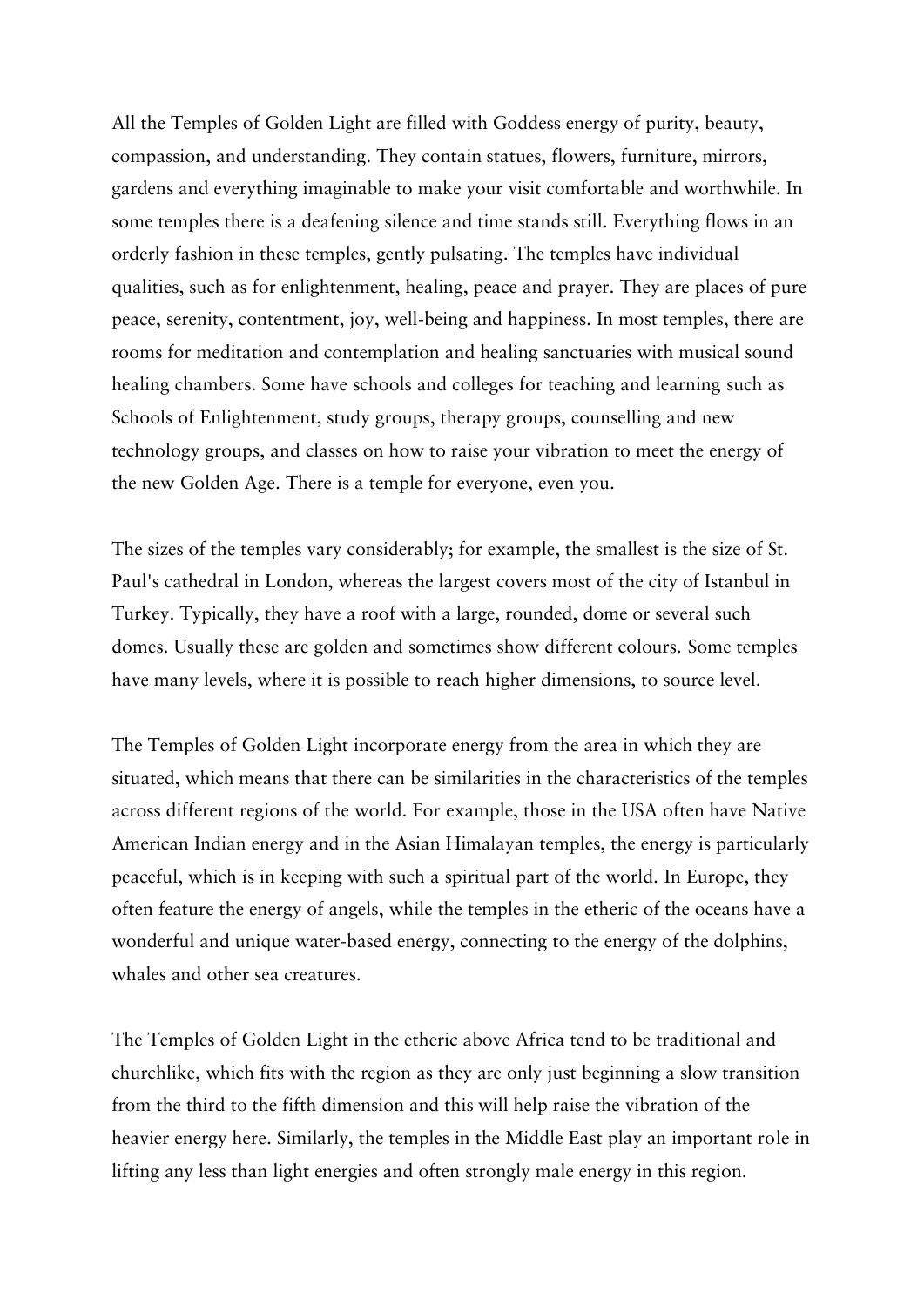The temples differ in other ways too, for example, they can be ethereal or grounded, such as to Middle Earth or to tree spirits, or they may be on one or multiple levels, whereby the energy and vibration rises and comes closer to source light. They may be highly angelic or may feature celestial beings or ETs from this universe or other universes, all here to help Mother Earth.

The Temples of Golden Light have much work to perform and this is why they are the temples for the next 2,000 years. Goddess energy is needed to balance our planet's energy. It is the love energy much needed here at this time. The 212 temples hold the energy of all pure beings of light from this planet, this universe and the seven universes surrounding our universe. They are all ultimately overlit by three Goddesses:

- Goddess Lady Nada who is the twin flame of Jesus Christ.
- Goddess Jacinta, who is a Mayan Elder and connects to Earth, nature and the rain forests of this world.
- Goddess Lathinda, who comes here from a higher vibrational universe. She is here to help with your spiritual growth, development and awareness.

The three Goddesses complement each other as each one carries different gifts of enlightenment. Ultimately, they dictate what happens in the temples as all decisions are made by the three Goddesses. Some of the smaller temples are overlit directly by one particular Goddess, while the bigger temples are overlit by all of them.

The Goddesses come from the love and light of god, saying that anything can be achieved when you love someone, whether they are your husband, partner, brother, sister, mother, father, children or any other family members or friends. We are all one on a soul level whether we know it consciously or unconsciously. It is only here when we incarnate that we separate from our real source, our real soul family. We have chosen to move through the veil of amnesia. Sometimes we can have no clue as to what we are doing here, or even what our purpose is. This planet is very dense compared to other planets and star systems within this universe, so it can be hard for some people who are sensitive. When you meditate, you connect with your soul, your soul family and therefore do not feel so alone. You also connect to your Guardian Angels, Earth guides and other Guardians of Light that are with you to help you.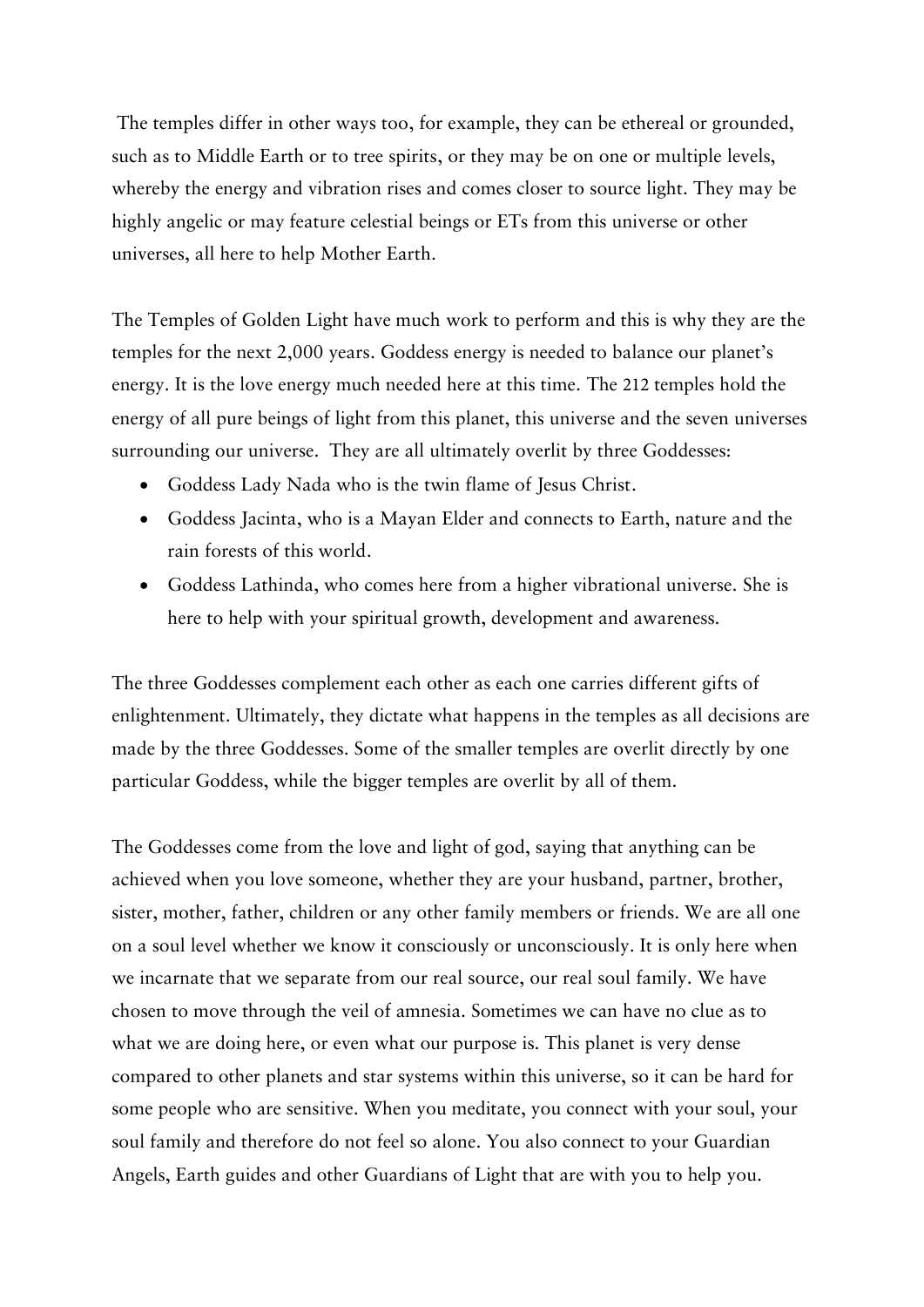The Goddesses connect to all of the known Goddesses on this planet: Mother Mary, Mary Magdalene, Quan Yin, Goddess Isis, Pallas Athena and Goddess Kali, to name a few. All the temples are surrounded by four huge universal, global, golden Archangels representing north, south, east and west of our planet. Each individual temple is surrounded by their own group of Rainbow Angels that work with the different Temples of Golden Light to balance your chakras and help people and animals to heal in order to move forward, into yet more light and understanding. These Rainbow Angels are led by Archangel Metaziel and his twin flame, Archangel Honoriel. Lord Buddha and Lord Maitreya who works with Lord Buddha, are also involved and Lord Buddha has personally blessed the temples.

All of the Temples of Golden Light are overlit by Divine Mother. Divine Mother monitors the energy of all of the temples to make sure everything is of the purest light for all.

#### ASCENDED MASTER, LORD HILARION

All the Ascended Masters connect to the temples but it is Ascended Master, Lord Hilarion who holds Directorship of all 212 Temples of Golden Light. There are 12 Ascended Masters in charge of the 12 esoteric rays that shine down on our planet. Master Hilarion is considered to be the Chohan (Lord) of the Fifth Ray. He embodies the qualities of healing, truth, science and concrete knowledge and he also works with the laws of alchemy. Alchemy is the science of divine healing - he projects the green ray or emerald ray as his colour within the 12 esoteric rays and he will help you to access the divine healer within.

Ascended Master Hilarion is believed to have lived in his last incarnation as Saint Hilarion in Cyprus and his life before that was as the Apostle Paul of Tarsus. Remember the conversion of Saul on the road to Damascus when Jesus appeared to him in a great light? Saul fell to the ground as he was blinded and did not see, eat or drink for three days. The blinding of Saul and the renaming of Paul was an act of conversion and Paul became a preacher of great righteousness. Hilarion helps people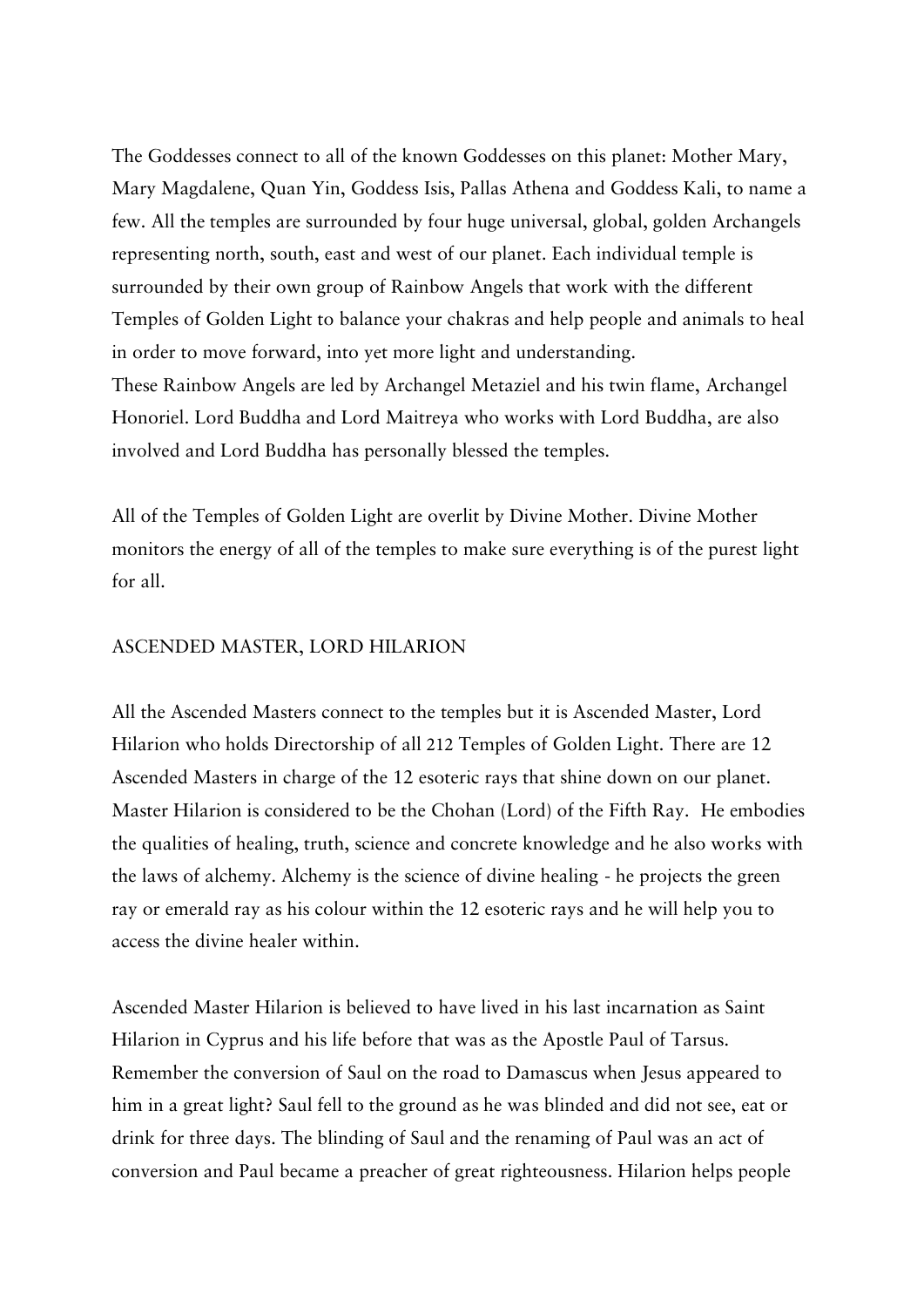to master themselves and helps to purify souls. He is a member of the Great White Brotherhood. Hilarion has a retreat in the etheric over Crete in Greece, known as the Temple of Truth along with Pallas Athena, another female Ascended Master of great light. Together they hold the flame of divine truth and light. Ultimately, the light is always the source of all healing.

#### CONNECTING TO THE TEMPLES OF GOLDEN LIGHT

You can connect by meditation or set the intention to connect in your sleep-state. This means, think about the temple just before you go to sleep and you will visit that temple - it's simple. Assuming that your soul wants to be healed, you may need to work with a few of the Temples of Golden Light in order to be totally healed. This depends on how much baggage you are carrying around with you that needs to be cleared and released and how much anger and resentment you are still holding on to, due to whatever reasons personal to yourself. Certain Temples of Golden Light clear the solar plexus chakra, other temples clear the heart chakra and so on, facilitating a clearing of the whole body. Even the cellular memory is cleared. There are temples that will teach us how to live with the planet, how we can connect to Mother Earth and temples that will heal children, animals and sea creatures such as the dolphins and whales.

When connecting to any of the Temples of Golden Light, remember you have for many lifetimes lived and sat under our sun, the moon and the stars. For many lifetimes, you have walked upon this earth and we are actually one with each other and our universe. And now, you have raised your energy so much that you can access the new Temples of Golden Light. These are the temples for the New Earth.

The temples connect to source light and as such are filled with much love and light of source. When you meditate on any of the temples, you will receive peace, serenity, light and divine guidance.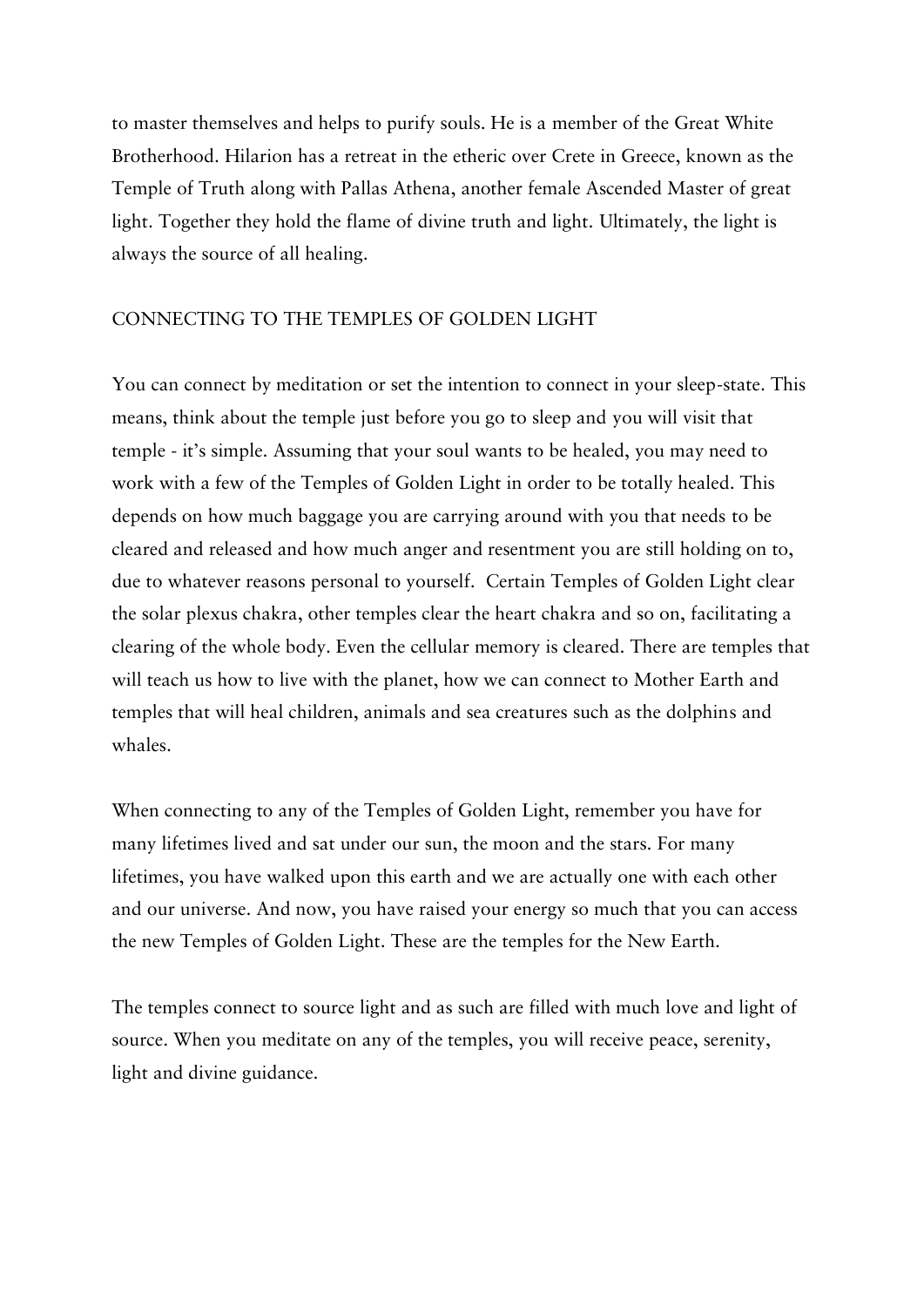The following chapters outline the different qualities of the individual Temples of Golden Light. First, I describe the 12 main temples and then I go into detail about all 212 temples in order of where they are in the world.

To find out more about the Temples of Golden Light, which are particularly suitable for helping to heal issues of the heart, emotions or the physical body, or to heal children and animals, please read chapters 8 and 9.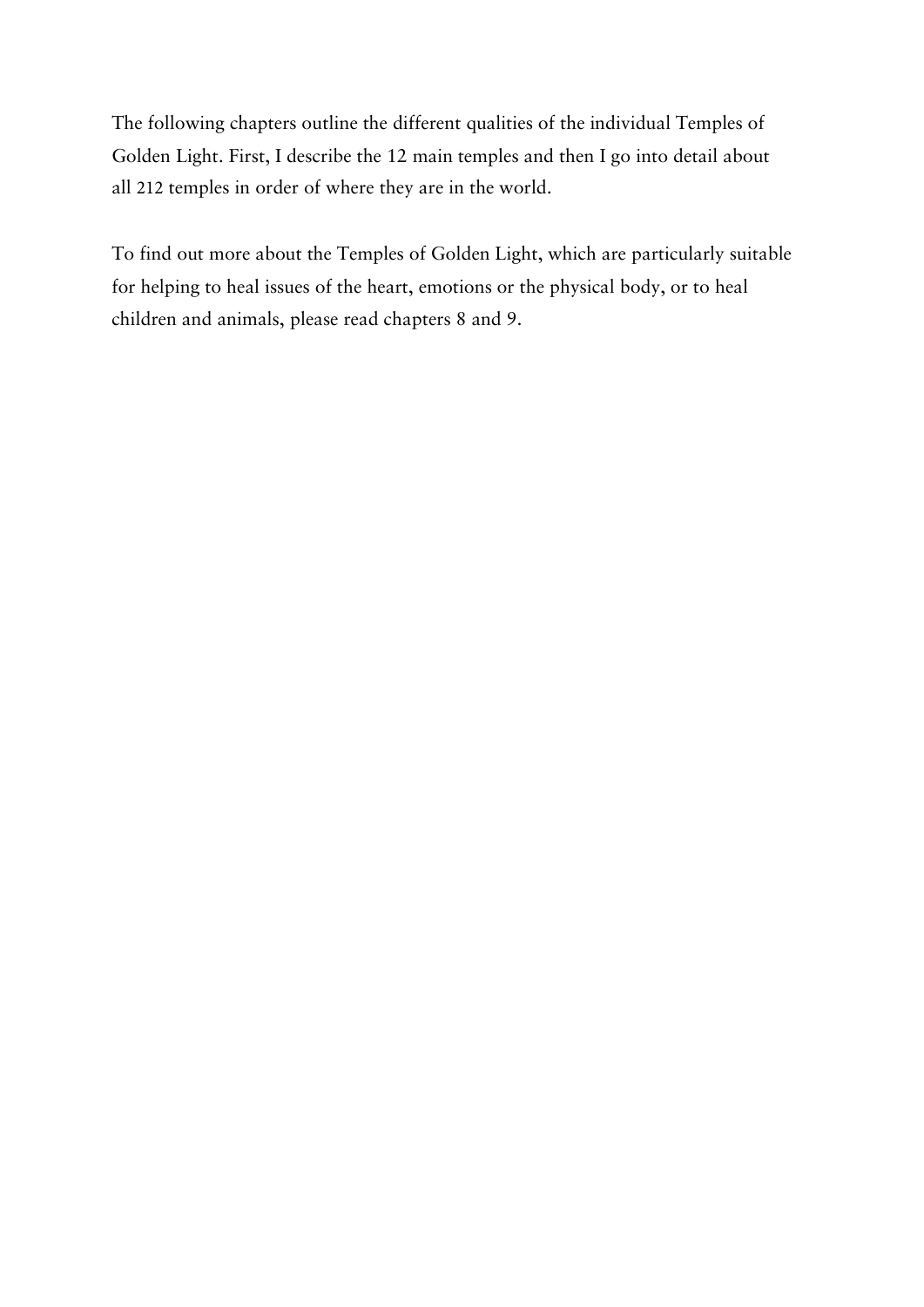## OTHER WAYS TO CONNECT TO THE TEMPLES OF GOLDEN LIGHT

#### Affirmation Creams

I have produced a set of 18 creams, which will connect you to the energy of an individual Temple of Golden Light. Each cream comes with an Affirmation and contains a different blend of essential oils, creating a beautiful fragrance for you to enjoy. You can order and buy online from http://www.templesofgoldenlight.com

#### CDs / Downloads

I have recorded meditations to help you connect to the Temples of Golden Light. Five temples are included in the first Temples of Golden Light Meditations album which is available as a CD/Download. I have now recorded 6 Meditation Albums. You will then be able to connect with at least 18 Temples of Golden Light through my audio recordings of meditations. Visit http://www.templesofgoldenlight.com